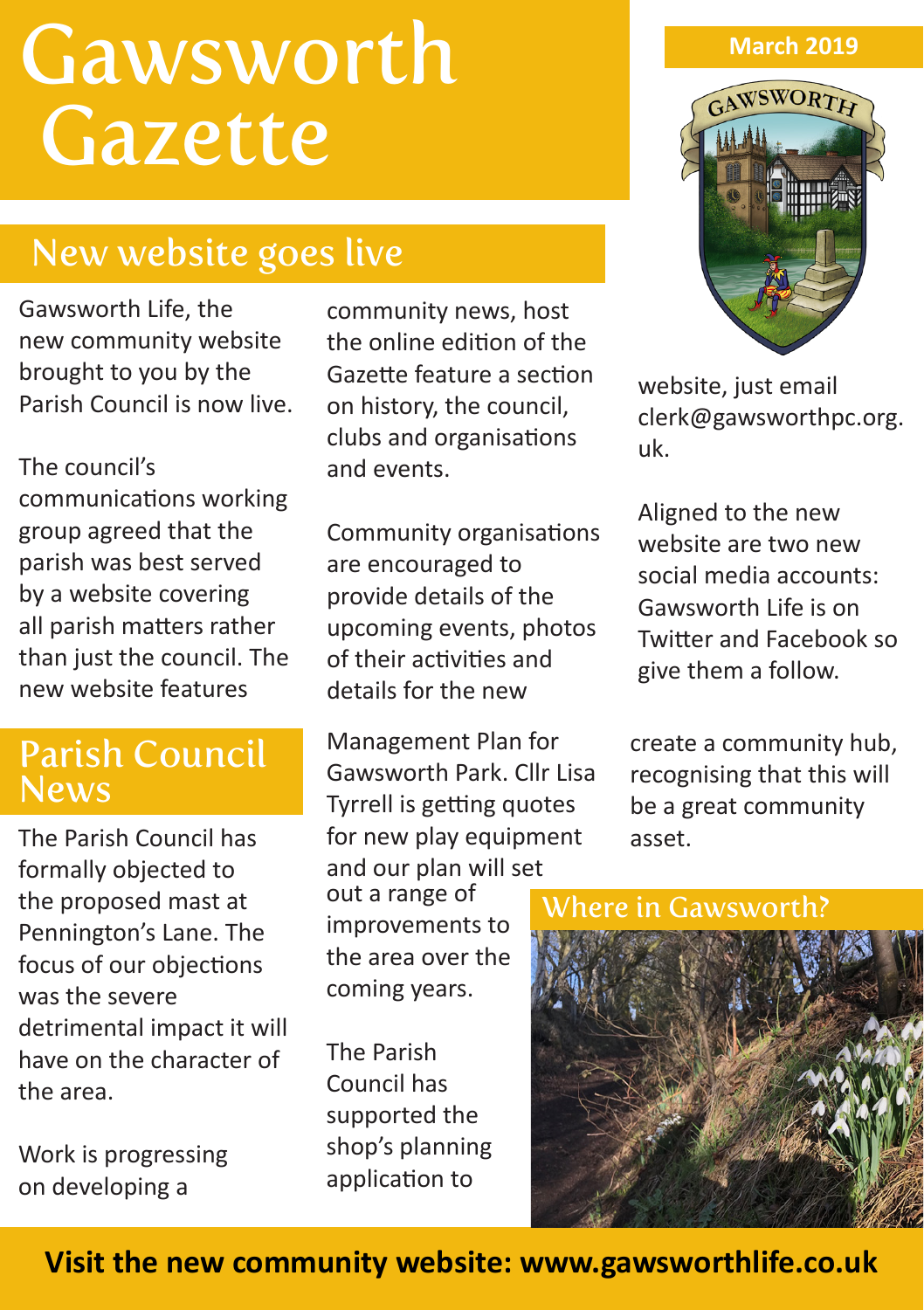## Community **Diary**

**1st 2pm** Women's World Day of M Prayer Service

**1st 7:30pm** Between you and me 01625 431 150

**6th 7:30pm** Community Choir M practice restart

**10th 1pm**  Village Farewell to Bishop William S Contact 423987

**12th 7:30pm** Parish Council V

#### **26th 7:30pm**  Gardening Club talk by Robert Barlow on Hostas Contact 267342

## Walk the Oars

Cheshire Rural Touring Arts have announced their next show. Walk the Oars will be hosted at the village hall on Friday 12th April at 7:30pm.

Danish Storyteller Svend-Erik Engh and Scottish Musician/Singer and

### Regular **Groups**

**Monday** Beavers 5:30pm S Cubs 6:45pm S (2nd) Church Study Group 2pm C

**Tuesday** Girls Brigade 6pm M Karate Club 6:30pm (3rd) Ramblers: 9:30am C

**Thursday** Scouts 7:00pm S Bridge Club 7:15pm C

#### **Sunday**

See the Parish and Village News magazine for details of church services.

lead actor in the movie Dirt Road to Lafayette Neil Sutcliffe have created a story inspired by the Viking's arrival in Scotland.

You are invited on board a Viking Longship. Hold your oars steady as the Viking Storyteller walks upon them to celebrate a victory.

Tickets will be available from the community shop from 16th March.

## Looking **Forward**

**April 11th** Coffee Morning fundraising for Local NHS Charity M

**April 12<sup>th</sup> 7:30pm V** Walk the Oars

> April 27<sup>th</sup> V St George's Day Entertainment

*S = Scout Hall V = Village Hall M = Methodist Hall C = Church Hall* 

**Submit your events for inclusion in the diary to Jane Robertson:** 01625 267 342

## Gawsworth in the News

Gawsworth hit the Congleton Chronicle and and Macclesfield Express recently. The news – the £2.3m government grant for safety improvements on the A536 through Gawsworth and the proposed mobile phone mast on the green at Penningtons Lane.

You can still read the stories on-line if you missed the print edition.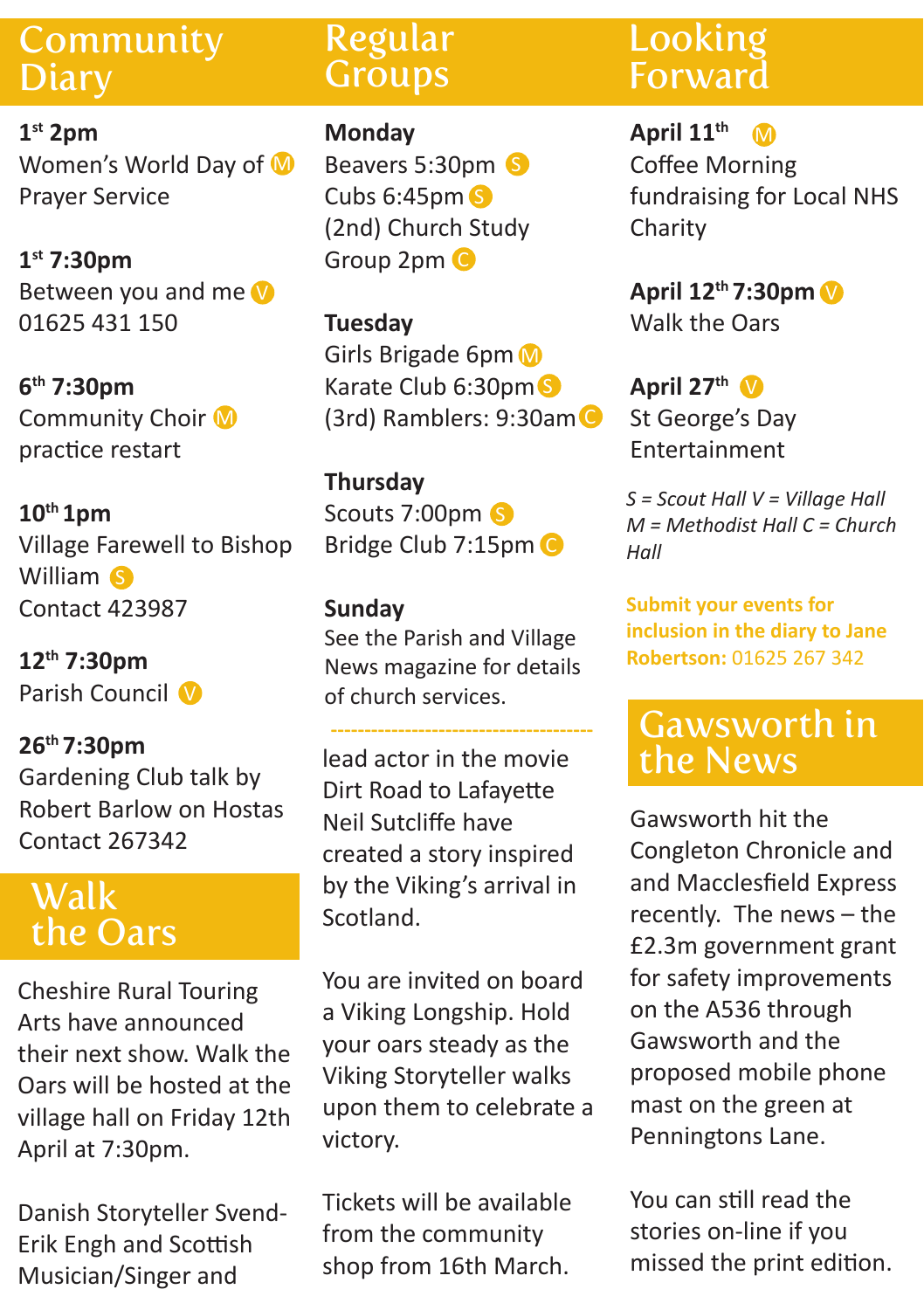## Gawsworth

This month we celebrate the 8th anniversary of saving our village shop by converting it into one run by volunteers for the benefit of the local community.

The shop's constitution stipulates that its profits must either be used to develop the business or for the benefit of the community it serves; they cannot be used to reward shareholders, directors, or even our hardworking volunteers.

Having traded profitably every year since we took over the shop, we have more funds than we need to maintain the business. We want to use these extra funds to provide additional facilities for the village but first need more space.

With the flat next door coming on the market we have seized the chance to purchase it using a combination of these extra funds and

the sale of more shares in the shop. The purchase is subject to receiving planning permission for the change of use we need to create a community hub and provide new facilities.

Although the hub will be hosted by the shop it will be a facility for the community to help run and derive benefit from.

To find out more about our plans and how you can help us succeed with this ambitious project do come along to our anniversary party on 16th March, 2-5pm in the Scout Hall.

Food and drink will be provided, you will also be able to taste some new products we are ordering for Easter. We look forward to hearing your suggestions and comments. In the meantime do please fill in our questionnaire to help us decide which facilities and services to provide.

**----------------------------------->** *See the full photo on the Gawsworth Life website* **----------------------------------->**

## Do you know a conductor?

Gawsworth Community Choir's current conductor is standing down at the end of this season after eight and a half years leading the singers.

They are looking for an enthusiastic replacement.

If you are interested, please contact Anne at pawoodsty@btinternet. com or 01625 420404.

The choir is fortunate to have an excellent pianist and enjoys performing twice a year at community events in Gawsworth accompanied by a small group of local musicians.